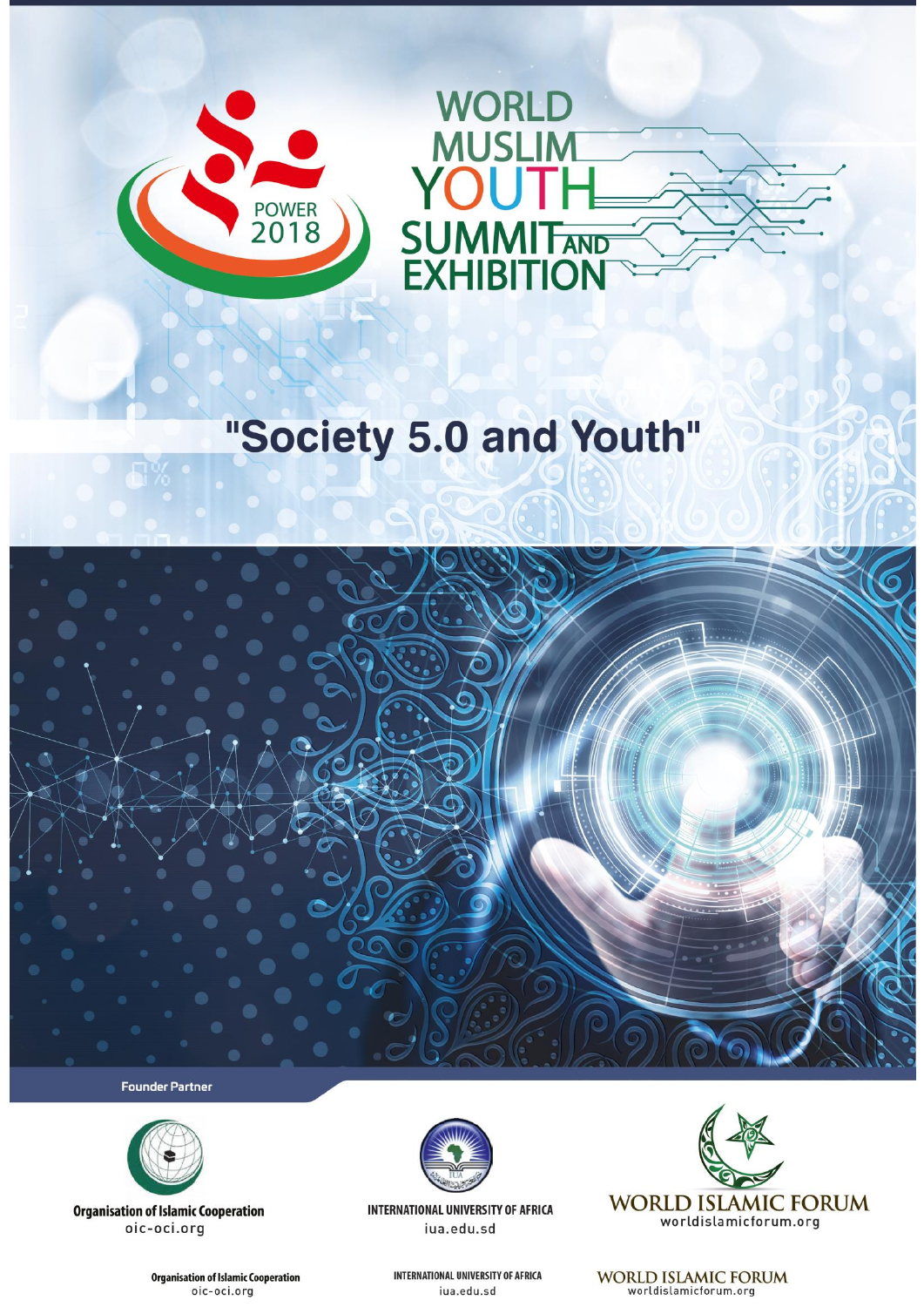

# **CALL FOR PAPER WORLD MUSLIM YOUTH SUMMIT AND EXHIBITION (POWER 2018) "Society 5.0 and Youth" ( 01-03 March 2018, Istanbul )**

It is not thinkable for large social changes and transformations without problems and pains. The "Society 5.0" makes the life of humanity easy newly; at the same time it brings some new problems. To reduce the employment opportunities, not to protect the industrial competitiveness among parties, the abandonment of a majority of the existing professions, the collapse of traditional producer-consumer relations, the possibility of deepening rich-poor disparity, and akhlak/ethical problems are among these problems.

The developments in the Islamic world of the industrial revolution and the information society have missed and have turned into ineffective or passive societies in these two stages. If action is not taken immediately, the race will also be lost on Society 5.0. In the Islamic World, competition in the good deeds and winning is one of the most important means; it has not something to missluxury in the super-smart society or Society 5.0. If this race is also lost, it may not be possible for societies dependent on Islamic identity to gain self-confidence and to have their identities in the foreseeable future.

In summary, the main goal of the program is to contribute by creating a continuous discussion environment upon these issues, proactive perspective with building soft power / public diplomacy and global youth governance in the Islamic world. **With a view to reach in the target, paper is being asked; with this, parallel to the macro debate, there will be workshop to discuss the proposals and achieving concrete results.** 

If you are interested to submit a paper, you need to send your abstract through [power@tasam.org](mailto:power@tasam.org). It is to be sent in MS Word form. The following directions are to be taken under consideration:

- Title of your paper
- 250- 300 word abstract, 5 keywords
- Your CV
- Airfare and accommodation will be covered by your self

**Founder Partner**